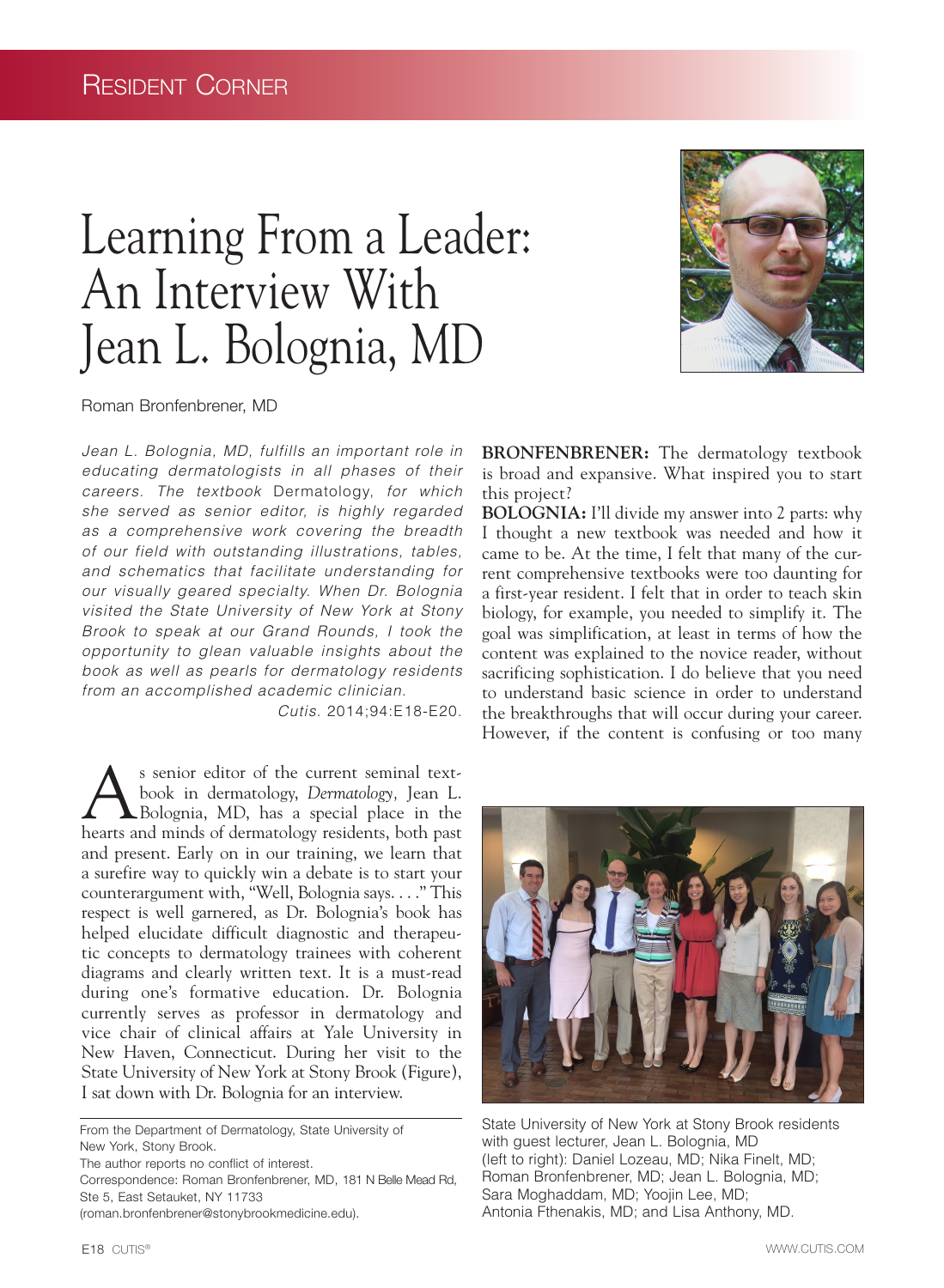details are presented without schematics, at the end of the reading you are not learning. So, I wanted to teach concepts à la *Scientific American,* where an initial review of the schematics then makes the text much easier to understand. I thought that was a very important way to teach skin biology.

As for my early involvement in the book, I had previously organized a Web-based curriculum for medical students for the American Academy of Dermatology, which was divided into approximately 20 disease chapters, each 2 to 3 pages in length. I made sure the templates were simple and straightforward so that the authors could complete the assigned task within 2 to 3 hours. My invitation to be an editor came from the publisher based upon recommendations from some of those authors. Of note, that medical student curriculum has since been revised and is now much more refined than the original—we were version 1.0!

A few months earlier, Ron (Ronald) Rapini had approached [the publisher] with an outline for a comprehensive dermatology textbook and the publisher became interested in pursuing such a project. Joe (Joseph) Jorizzo was then asked to be the third editor. However, there was stiff competition, as we were going up against the established *Fitzpatrick's* textbook. It was important to have a different approach and I was lucky that Julie Schaffer was a dermatology resident in our program at that time and she provided great critiques of the chapters.

#### **BRONFENBRENER:** When did you first realize the book was a hit?

**BOLOGNIA:** Well, it was fairly easy; I knew the sales numbers! That said, I think people were looking for something new and fresh. I remember one of the early reviewers likening us to *USA Today!* I think the Key Features were very important in making the book a success because they give first-year residents a sense of control when reading about a disease they have never heard about before. The first 6 months of dermatology residency are incredibly difficult because you need to incorporate words you never used before to talk about diseases you've never heard of before. I think one of my most meaningful experiences was when I visited South Africa and a young resident approached me who had photocopied the entire book and put it into individual binders so as not to desecrate his pristine original copy by writing in the margins, or underlining and highlighting. Something else I am proud of is that even if you are in a resource-poor country, you can read the book and can be on equal footing with any dermatologist from countries around the world, including ours. In other words, it is an educational equalizer.

**BRONFENBRENER:** What first inspired you to go into dermatology?

**BOLOGNIA:** I was a third-year medical student and had just finished a rotation in the neonatal intensive care unit, which was particularly demanding; I think you had more clinical responsibilities back then. I was sitting at dinner with some classmates looking for an elective to do, and they all pushed me towards dermatology. It was just what I needed, they said; you only really worked 4 days a week, and the hours were so civilized! My first Friday on the rotation I borrowed Irwin Braverman's book *Skin Signs of Systemic Disease* from the clinic and read a good portion of it over the weekend. It struck a chord with me because of its multiple links to internal medicine. The next week I was in dermatology Grand Rounds, and back then the medical students were the first to present their differential diagnoses, prior to and without talking with the residents. It was a bit of sport to hear the rather imaginative diagnoses generated by the students. So when called upon, I stated that I thought my patient had histiocytosis X, and less likely dermatitis. The attending running Grand Rounds questioned me: What could possibly make me think that it was this rare entity histiocytosis X? I told him it looked just like the picture in Dr. Braverman's book! Everyone got a chuckle out of my answer, but believe it or not, the patient actually *had* histiocytosis X. Nowadays I would never put histiocytosis above more common entities, but talk about beginner's luck. I was hooked! The fact that I got the diagnosis right reflects how important a well-written book is for trainees, and I'm honored to still see patients in the same pod as Dr. Braverman.

**BRONFENBRENER:** What pearls would you give graduating residents now?

**BOLOGNIA:** I think you have to reflect on what you like to do, what resonates with you, whether you like to take care of people with contact dermatitis, or you like cutting cancer off patients' faces, or you want to practice phototherapy. Think about where your heart is and that's what you should do, not what your professors, or your parents, or your chairman thinks you should do. You're going to be engaged in these activities for at least 30 years, so find something you are passionate about and build on that. Analyze your talents as well as your strengths and go with it. Another important point is to find an area—or 2, or even 3—where you do a lot of reading and then let others know of your interests. Before long you will be able to build upon your greater knowledge and clinical experience and become an expert within a few years. It doesn't matter if you're in an academic or private practice; there will always